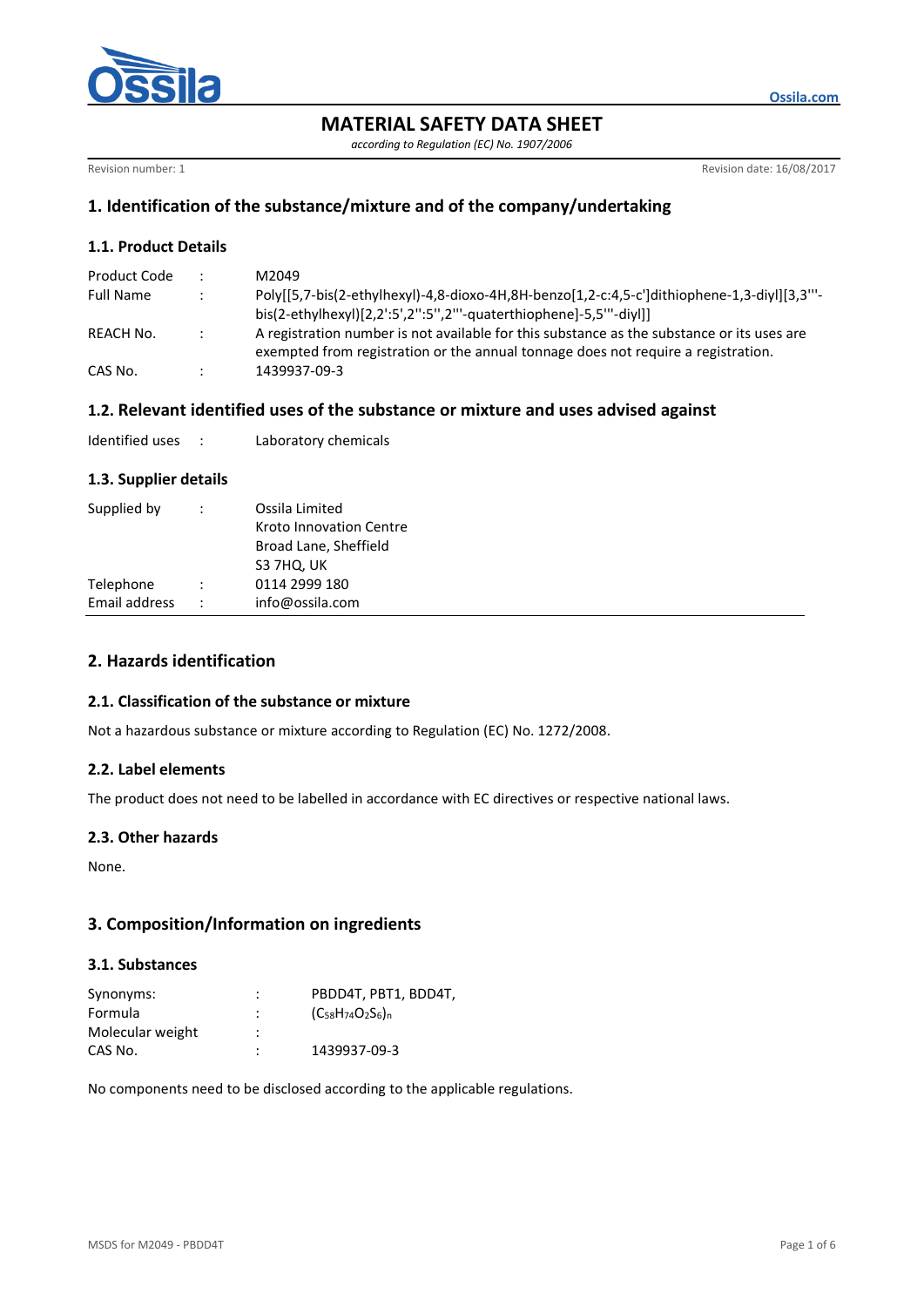## **4. First aid measures**

#### **4.1. Description of first aid measures**

#### **After Inhalation**

Remove person to fresh air. If not breathing, give person artificial respiration.

#### **After skin contact**

Wash with soap and water.

**After eye contact** Flush with copious amounts of water as a precaution.

**After Ingestion** Rinse out mouth with water.

#### **4.2. Most important symptoms and effects, both acute and delayed**

The most important known symptoms and effects are described in section 11.

#### **4.3. Indication of any immediate medical attention and special treatment needed**

No data available.

## **5. Fire fighting**

#### **5.1. Extinguishing media**

**Suitable extinguishing media**: Dry chemical, alcohol-resistant foam, carbon dioxide or water spray. Consult with local fire authorities before attempting large scale fire-fighting operations.

#### **5.2. Special hazards arising from the substance of mixture**

**Hazardous combustion products:** Carbon oxides, sulfur oxides.

#### **5.3. Advice for firefighters**

Wear a self-contained breathing apparatus if necessary. During a fire, irritating and highly toxic gases and vapours may be generated by thermal decomposition.

## **6. Accidental release measures**

#### **6.1. Personal precautions, protective equipment and emergency procedures**

Wear personal protective equipment (section 8). Avoid dust formation. Ensure room is well ventilated. Remove all sources of ignition.

#### **6.2. Environmental precautions**

Do not let product enter drains.

#### **6.3. Containment and cleaning**

Contain and clean up spill if safe to do so using an electrically protected vacuum cleaner or by wet-brushing. Dispose of dry waste in closed container for proper disposal according to local regulations.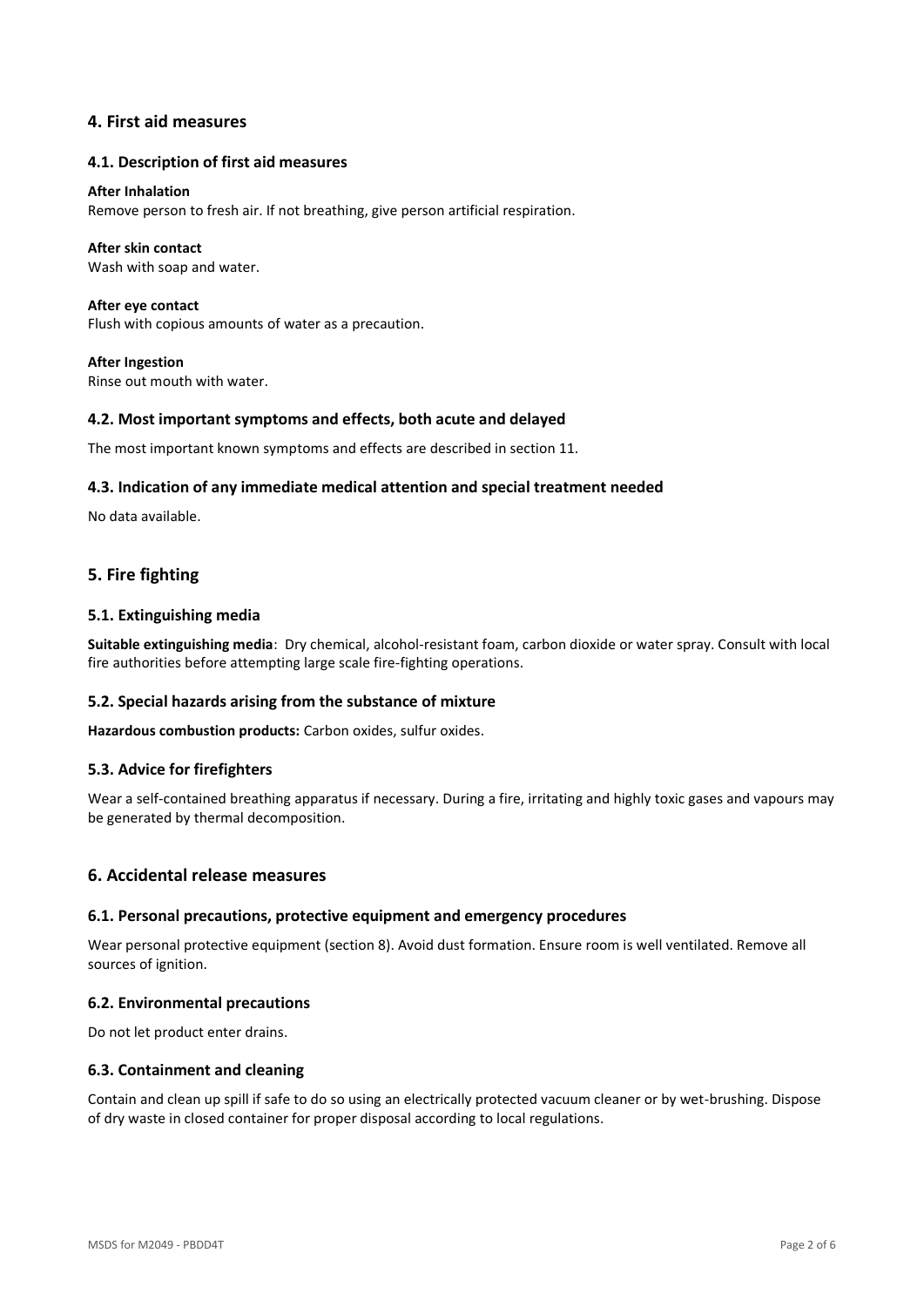# **7. Handling and storage**

### **7.1. Precautions for safe handling**

Avoid formation of dust and aerosols. Keep away from sources of ignition and avoid the build-up of electrostatic charge. Provide exhaust ventilation in places where dust is formed.

### **7.2. Conditions for safe storage, including any incompatibilities**

Store in a cool, dry and well-ventilated place inside of a tightly sealed container. Reseal containers that have been opened and keep upright to prevent leakage.

**Quality-related information:** Product is light-sensitive. Store in the dark.

#### **7.3. Specific end uses**

Use in laboratories.

## **8. Exposure controls / Personal protection**

#### **8.1. Control parameters**

### **Components with workplace control parameters**

Contains no substances with occupational exposure limit values.

#### **Biological occupational exposure limits**

This product does not contain any hazardous materials with biological limits.

#### **8.2. Exposure controls**

#### **Engineering measures**

Handle in accordance with good industrial engineering/laboratory practices for hygiene and safety. Ensure eyewash stations and safety showers are close to the laboratory workstation. Ensure good general ventilation is present when handling the product.

#### **Personal protective equipment**

**Eyes:** Wear safety glasses with side-shields conforming to appropriate government standards such as NOISH (US) or EN166 (EU).

**Skin**: Handle with appropriate gloves and use proper glove removal technique to avoid skin contact. Dispose of gloves in accordance with applicable laws. Wash and dry hands.

The selected protective gloves must satisfy the specifications of EU Directive 89/686/EEC and the standard EN 374 derived from it.

**Clothing:** Wear complete suit protecting against chemicals; the type of equipment should be appropriate for the concentration and amount of dangerous substance used.

**Respirators:** Where protection from nuisance dusts is needed, use type N95 (US) or type P1 (EN 143) dust masks or those approved under appropriate government standards such as NIOSH (US) or CEN (EU).

#### **General hygiene measures**

Wash thoroughly after handling. Wash contaminated clothing before reuse.

## **9. Physical and chemical properties**

#### **9.1. Information on basic physical and chemical properties**

| Appearance | Solid purple powder/flakes |
|------------|----------------------------|
| Odour      | No data available          |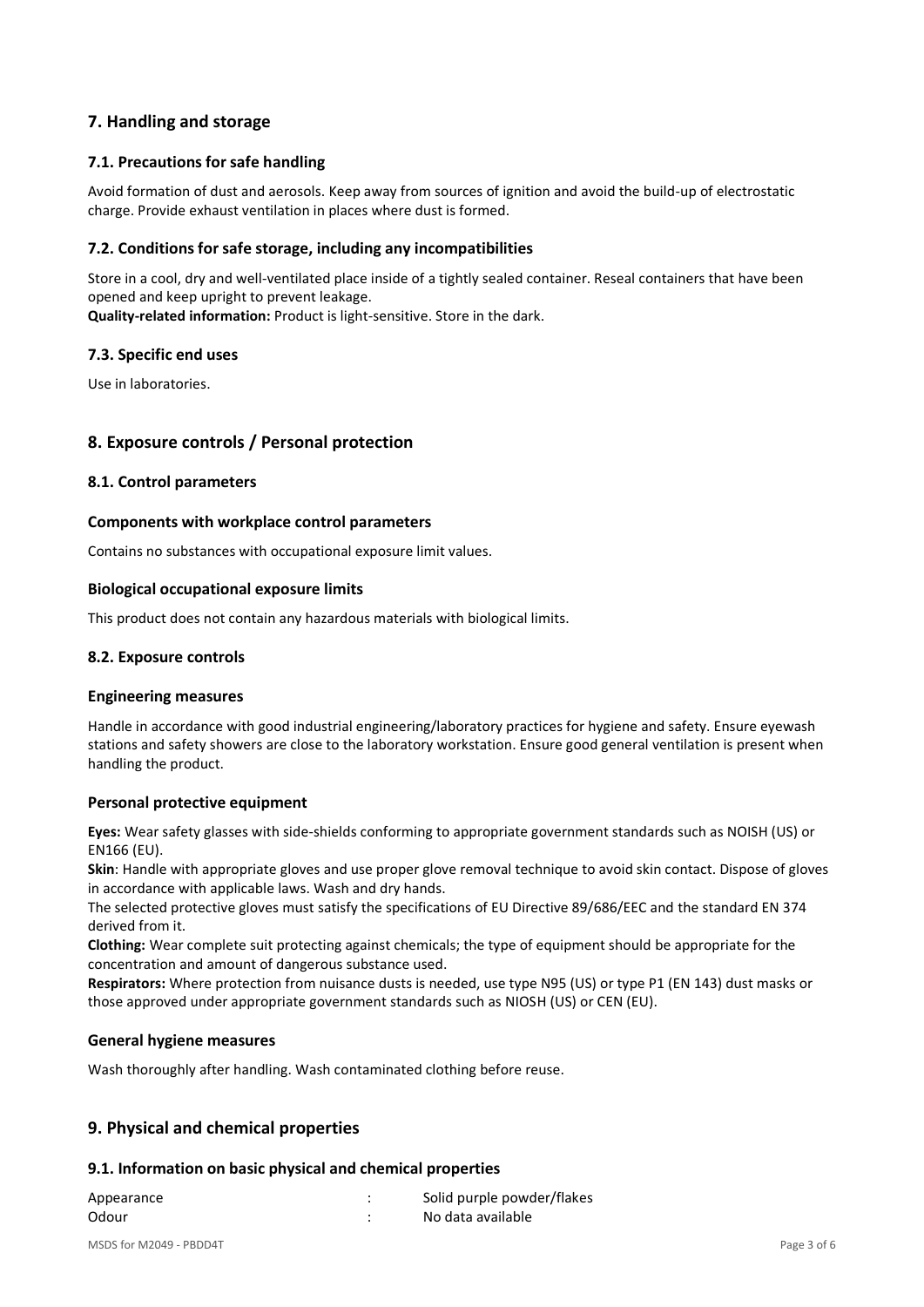|   | No data available                          |
|---|--------------------------------------------|
|   | No data available                          |
|   | No data available                          |
| ٠ | No data available                          |
|   | No data available                          |
|   | No data available                          |
|   | No data available                          |
|   | No data available                          |
|   | No data available                          |
|   | No data available                          |
|   | No data available                          |
|   | Chloroform, chlorobenzene, dichlorobenzene |
|   | No data available                          |
|   | No data available                          |
|   | No data available                          |
|   | No data available                          |
|   | No data available                          |
|   | No data available                          |
|   |                                            |

### **9.2. Other safety information**

No data available.

# **10. Stability and reactivity**

### **10.1 Reactivity**

No data available.

### **10.2. Chemical stability**

Stable under normal temperatures and pressures under recommended storage conditions.

### **10.3. Possibility of hazardous reactions**

No data available.

### **10.4. Conditions to avoid**

No data available.

### **10.5. Incompatible materials**

Strong oxidising agents.

### **10.6. Hazardous decomposition products**

No known hazardous decomposition products.

# **11. Toxicological information**

# **11.1. Information on toxicological effects**

**Acute toxicity** No data available. **Skin corrosion/irritation** No data available. **Serious eye damage/eye irritation** No data available.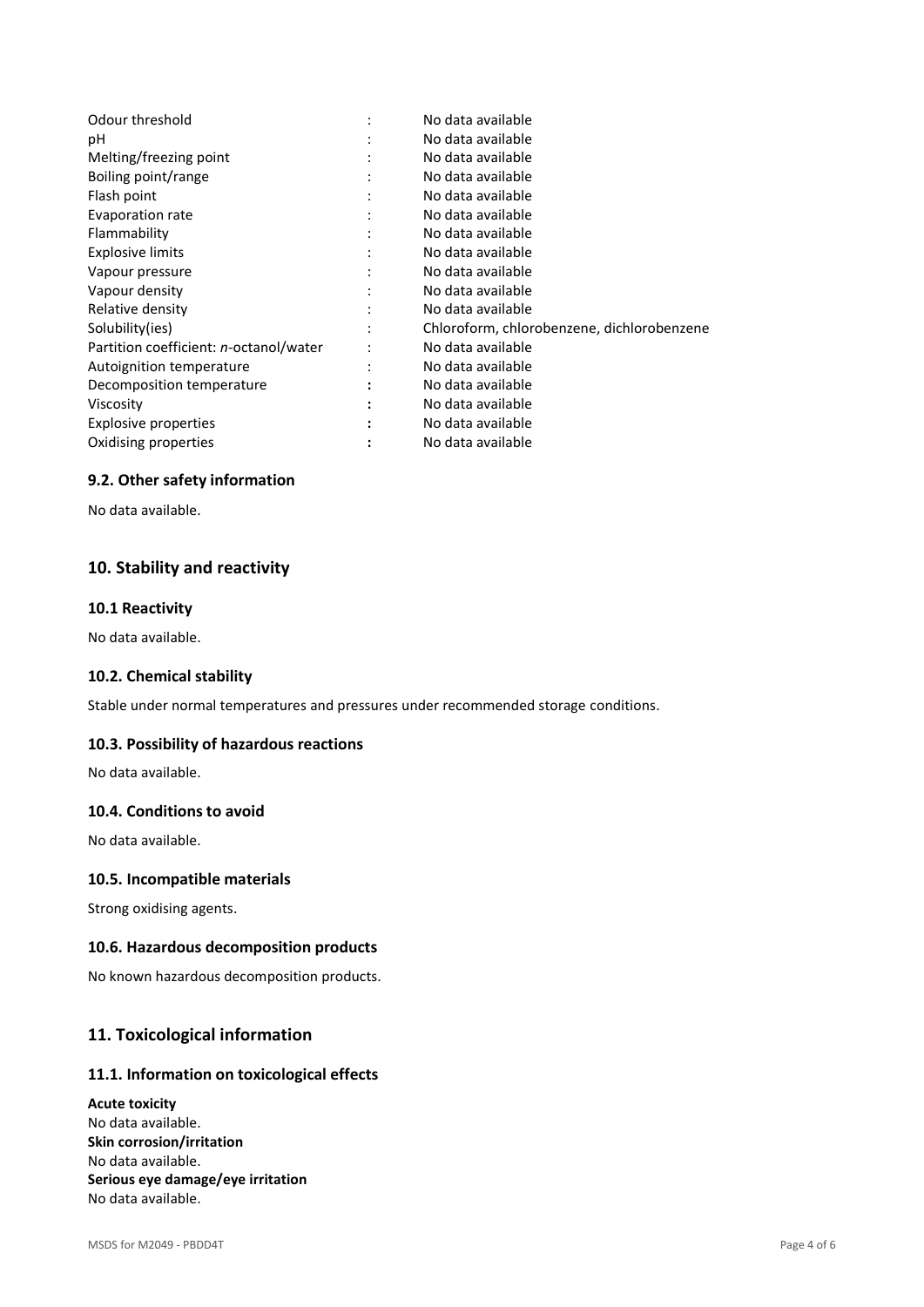**Respiratory or skin sensitization** No data available. **Germ cell mutagenicity** No data available. **Carcinogenicity** No data available. **Reproductive toxicity** No data available. **Specific target organ toxicity - single exposure** No data available. **Specific target organ toxicity - repeated exposure** No data available. **Aspiration hazard** No data available. **Routes of exposure** Eye contact, ingestion, inhalation, skin contact. **Signs and Symptoms of Exposure** No data available.

To the best of our knowledge, the chemical, physical, and toxicological properties have not been thoroughly investigated.

## **12. Ecological information**

#### **12.1. Toxicity**

No data available.

#### **12.2. Persistence and degradability**

No data available.

#### **12.3. Bioaccumulative potential**

No data available.

#### **12.4. Mobility in soil**

No data available.

#### **12.5. Results of PBT and vPvB assessment**

PBT/vPvB assessment not available as chemical safety assessment not required/not conducted.

#### **12.6. Other adverse effects**

No data available.

#### **13. Disposal**

## **13.1. Waste treatment methods**

#### **Product**

Burn in a chemical incinerator equipped with an afterburner and scrubber. Observe all federal, state and local environmental regulations and directives on waste and hazardous waste. Offer surplus material to a licensed professional waste disposal professional.

#### **Contaminated packaging**

Dispose of as unused product.